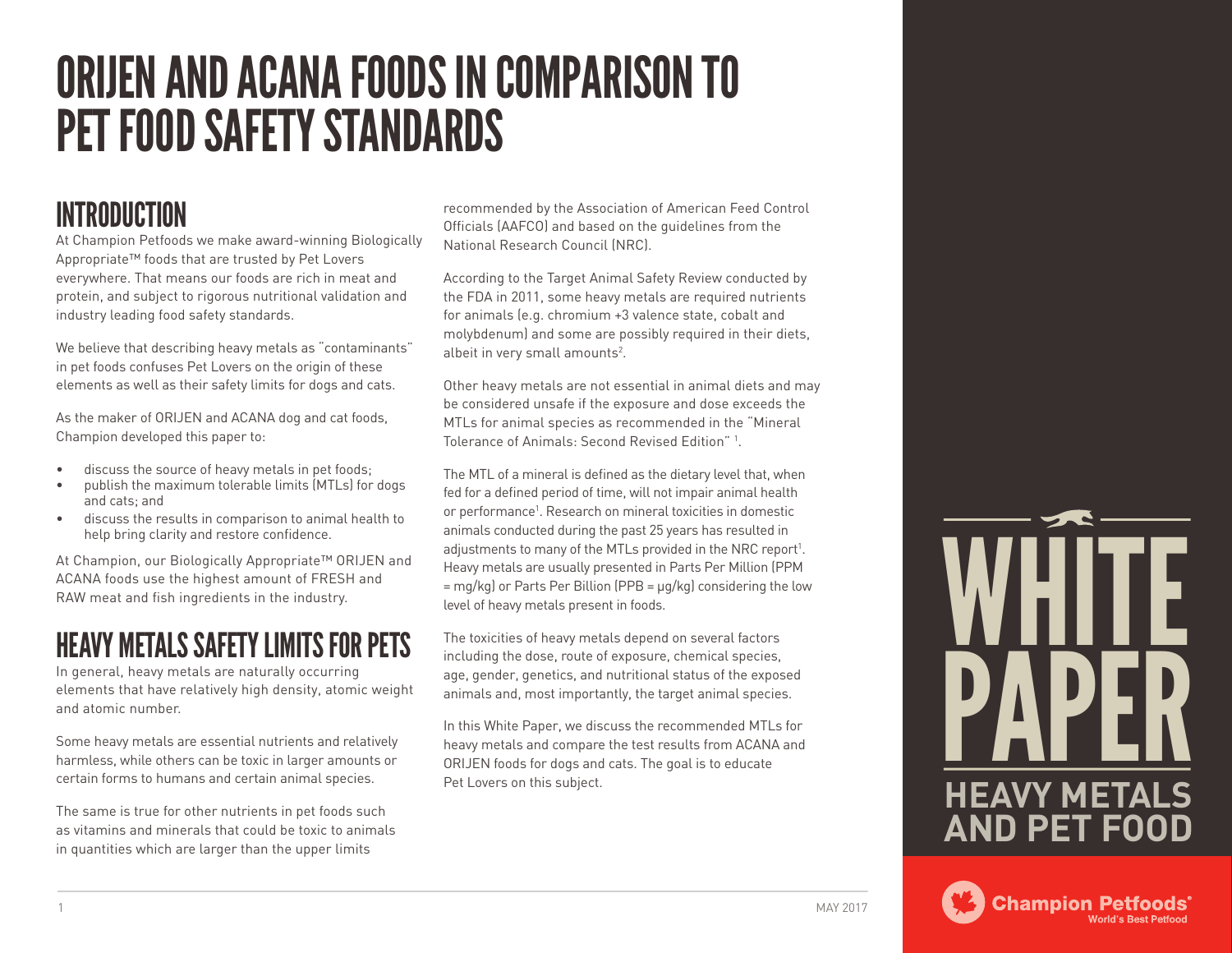## METHODOLOGY

We systematically test ORIJEN and ACANA products for heavy metals (arsenic, cadmium, lead and mercury) at two third-party laboratories using the Official Methods of Analysis by Association of Analytical Communities (AOAC).

Heavy metal testing is an important control point for our food safety and HACCP plans to control chemical hazards in our foods. We have statistically analyzed three years of data collected from May 2014 to May 2017 and compared the results against the NRC standards for heavy metals and the MTLs listed in the FDA Target Animal Safety Review Memorandum.

# RESULTS AND DISCUSSION

| HEAV<br>MFTAI | <b>ACANA &amp; ORIJEN</b><br><b>DOG FOODS</b> |                                         | <b>ACANA &amp; ORIJEN</b><br><b>CAT FOODS</b> |                                         |                                                        |
|---------------|-----------------------------------------------|-----------------------------------------|-----------------------------------------------|-----------------------------------------|--------------------------------------------------------|
|               | <b>AVERAGE</b><br>(mq/kg)                     | STANDARD<br><b>DEVIATION</b><br>(mq/kg) | <b>/FRAGE</b><br>(mq/kg)                      | <b>STANDARD</b><br>DFVIATION<br>(mq/kg) | NRC / FDA<br>Maximim<br>Tolerable<br>Limits<br>(mq/kg) |
| Arsenic       | 0.89                                          | 1.05                                    | 1.36                                          | 1.37                                    | 12.50                                                  |
| Cadmium       | 0.09                                          | 0.09                                    | 0.09                                          | 0.09                                    | 10.00                                                  |
| Lead          | 0.23                                          | 0.15                                    | 0.17                                          | 0.14                                    | 10.00                                                  |
| Mercury       | 0.02                                          | 0.02                                    | 0.03                                          | 0.03                                    | 0.27                                                   |

# ARSENIC (As)

#### **Sources of Arsenic**

Arsenic occurs naturally in both organic and inorganic forms. Inorganic arsenic is more toxic than organic arsenic<sup>3</sup>. In marine environments, arsenic is often found in high concentrations of organic forms, up to 50 mg/kg of arsenic on a net weight basis in some seafood including seaweed, fish, shellfish and crustaceans<sup>4</sup>. According to the Codex Alimentarius standard<sup>4</sup>, organic forms of arsenic have a low acute toxicity while arsenobetaine, which is the principal organic arsenic form in fish and crustaceans, is considered non-toxic.

#### **Arsenic and Human Food**

Most foods contain low levels of arsenic due to its wide distribution in the environment and, to some extent, its use in agriculture<sup>3</sup>. Some types of seafood contain up to 10 times the arsenic of other foods. People who consume large amounts of seafood may therefore ingest significant amounts of arsenic. The arsenic in seafood is primarily in organic form<sup>3</sup>. Health Canada has a human regulatory standard outlining maximum arsenic levels of 3.5 mg/kg in fish protein<sup>5</sup>. The Codex Alimentarius has set maximum permissible concentrations for total arsenic in several food commodities, e.g. 0.1 mg/kg for edible fats and oils and 0.5 mg/kg for food grade salt<sup>4</sup>.

#### **Arsenic and Pet Food**

Arsenic is generally not considered an essential nutrient for higher animals<sup>1</sup>, nor is it considered one of the most toxic nutrients. Sea plant and fish ingredients are the source of most arsenic found in animal food including pet food<sup>1</sup>. The majority of arsenic found in these sources is organic, and virtually non-toxic in nature.

According to NRC references, the inorganic form of arsenic at 50 mg/kg of diet is toxic to rats and 100 mg/kg diet is toxic to chickens, whereas other animals are more tolerant to inorganic arsenic<sup>1</sup>.

The NRC suggests 30 mg/kg, which is the mid-point between 12.5 to 50 mg/kg, as a reasonable MTL for arsenic for dogs and cats. The FDA recommends using the lowest level of 12.5 mg/kg, which we used in this white paper to compare the results.

#### **ORIJEN and ACANA Results**

ORIJEN and ACANA foods tested for total arsenic were found to have average levels of 0.89 mg/kg (+/- 1.05 SD) and 1.36 mg/kg (+/- 1.37 SD) in dog and cat foods respectively. The maximum arsenic levels reported are less than 16% for dogs and less than 22% for cats of the MTL of 12.5 mg/kg recommended by the FDA.

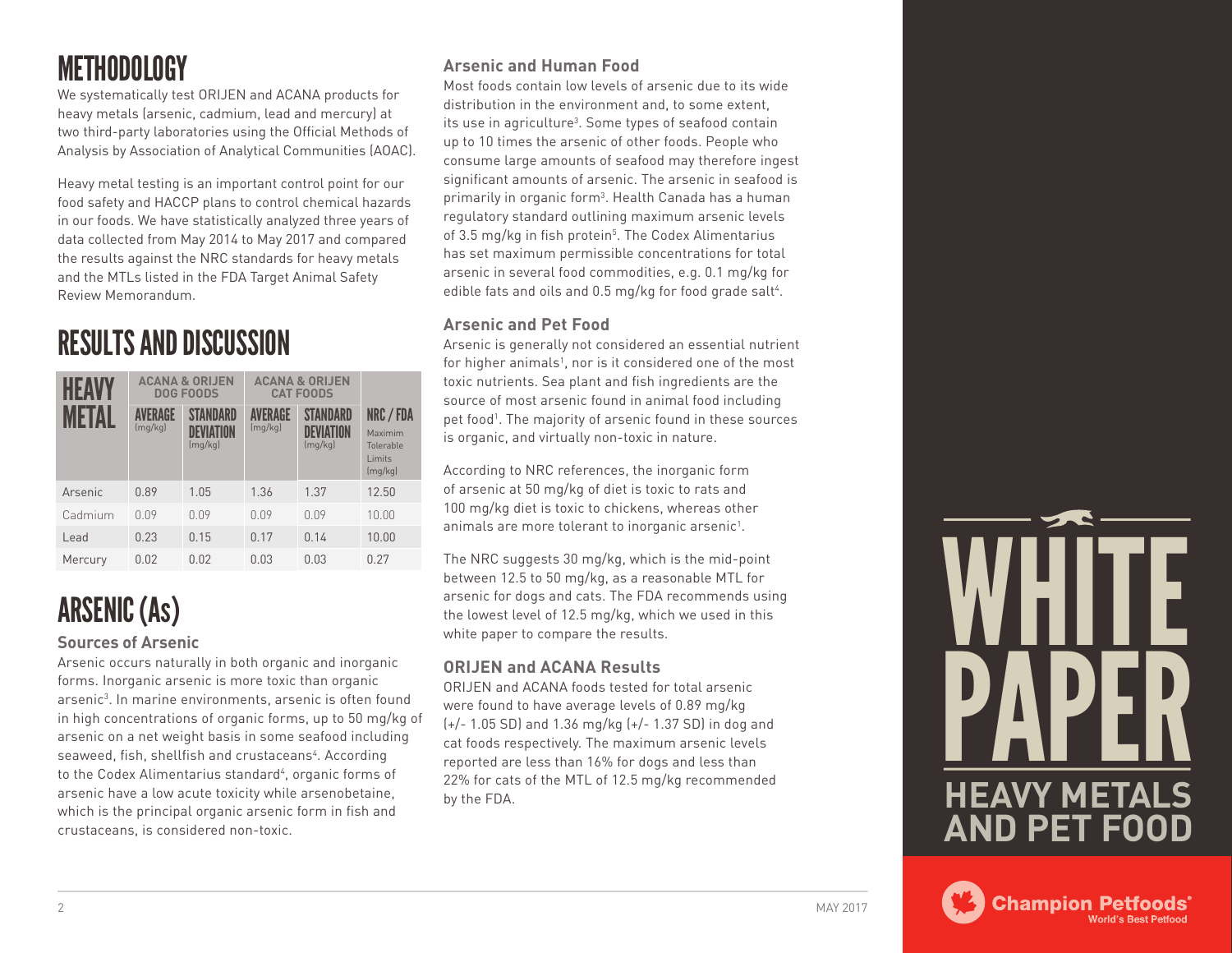# CADMIUM (Cd)

#### **Sources of Cadmium**

Cadmium is sparsely distributed in the environment and normally ranges in concentrations between 0.1 and 1 mg/kg in the earth's crust<sup>1</sup>. In aquatic and benthic environments, cadmium concentrations are relatively uniform throughout the food web. Cadmium does not appear to biomagnify as it moves up the food chain<sup>1</sup>. Increases in soil cadmium content will result in increased uptake of cadmium by plants; this is the pathway of human and animal exposure from agricultural crops<sup>4</sup>. Edible free-living food organisms such as shellfish, crustaceans, and fungi are natural accumulators of cadmium<sup>4</sup>.

#### **Cadmium in Human Food**

The European Union (EU) food safety regulation outlines different cadmium levels such as 0.05 mg/kg (meat excluding offal), 0.10 mg/kg (muscle meat from specific fish), 1.0 mg/kg (livers of bovine animals, sheep and pigs) and 1.0 mg/kg (kidneys of food animals, bivalve molluscs and Cephalopods)<sup>6</sup>.

#### **Cadmium and Pet Food**

Cadmium is not considered an essential nutrient for animals. However, the NRC publication on mineral tolerance of animals shows that studies with rodents, chickens and livestock reported increased weight gain when low levels of cadmium were added to the diet<sup>1</sup>.

The NRC defines the maximum tolerable limit of cadmium as the dietary level that when fed for a defined period will not impair accepted indices of animal health or performance<sup>1</sup>. Some animals can tolerate acute exposure to 25 mg/kg cadmium in the diet for a few days, whereas dogs can tolerate up to 10 mg/kg cadmium in the diet for 8 years<sup>1</sup>.

#### **ORIJEN and ACANA Results**

Third-party testing for cadmium in ORIJEN and ACANA foods showed averages of 0.09 mg/kg (+/- 0.09 SD) and 0.09 mg/kg (+/- 0.09 SD) for dog and cat foods respectively. The maximum cadmium level reported is less than 5% of the MTL of 10 mg/kg recommended by the NRC.

# LEAD (Pb)

#### **Sources of Lead**

Lead occurs naturally in the earth's crust at a concentration of about 13 mg/kg, but some areas have much higher concentrations, including lead ore deposits scattered throughout the world<sup>1</sup>. Primary sources of lead exposure for animals are through contaminated soils from industries<sup>1</sup>.

#### **Lead and Human Food**

The European Union's food safety regulation<sup>6</sup> has outlined maximum safety limits for lead ranging from 0.02 mg/kg (milk and infant formulas), to 0.10 mg/kg (meat), to 0.30 mg/kg (leaf vegetables and fish), to 0.50 mg/kg (crustaceans) and to 1.5 mg/kg (bivalve molluscs).

#### **Lead and Pet Food**

Lead is not an essential nutrient for animals. However, several studies show that adding lead to the diet of rats and pigs improved growth rates and lipid metabolism, and improved egg production in chickens<sup>1</sup>.

The maximum tolerable level of lead is defined as the dietary level that when fed for a defined period will not impair accepted indices of animal health or performance<sup>1</sup>. Based on the NRC guidelines, dogs tolerate lead at 10 mg/kg diet without changes in functional indices in hematopoiesis or kidney function<sup>1</sup>.

#### **ORIJEN and ACANA Results**

Third-party testing for lead in ORIJEN and ACANA foods showed averages of 0.23 mg/kg (+/- 0.15 SD) and 0.17 mg/kg (+/- 0.14 SD) in dog and cat foods respectively. The maximum lead level reported is less than 5% of the MTL of 10 mg /kg recommended by the NRC.